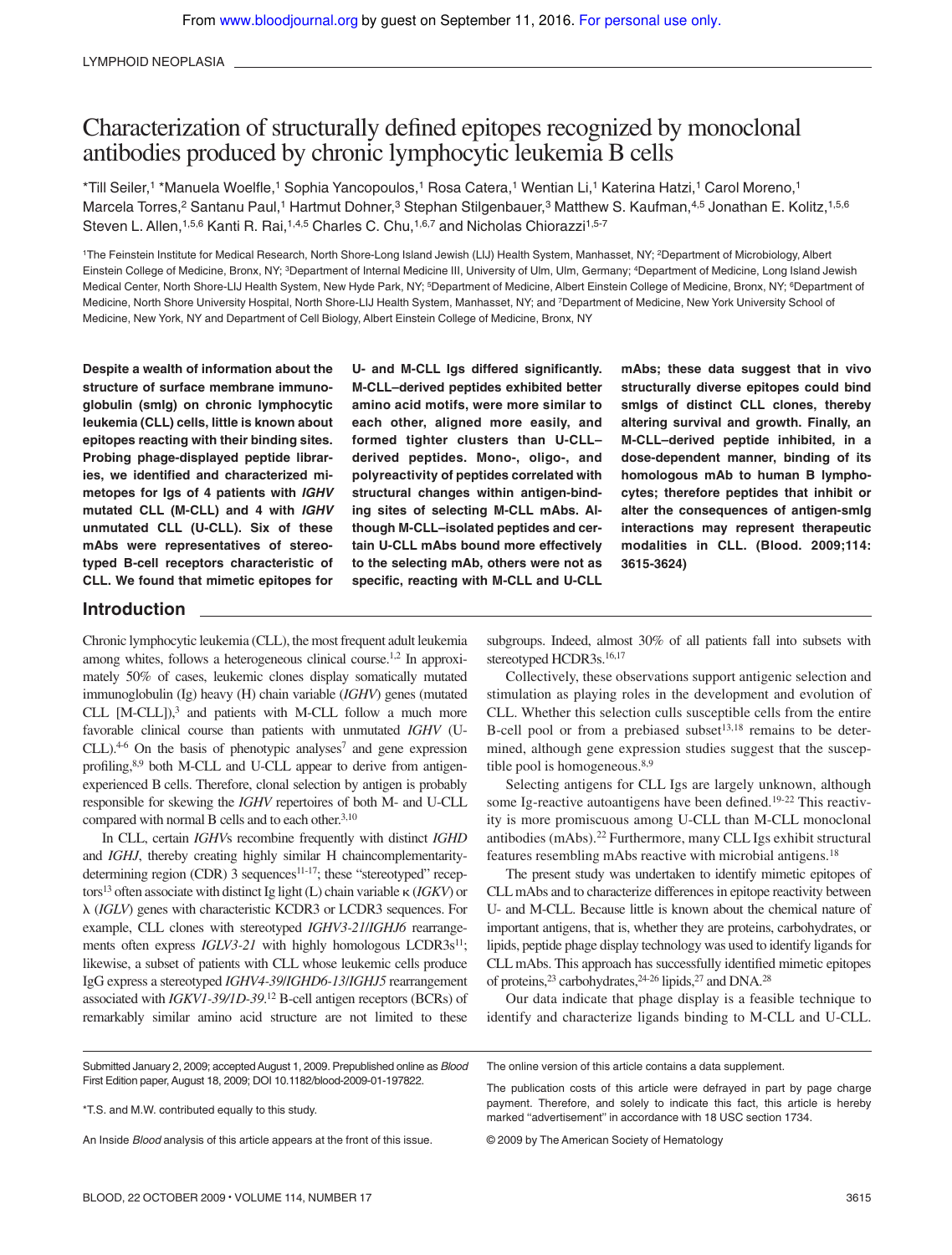| 0.  | Subset*       | <b>IGHV</b> | Mut status   | Mut %          | <b>IGHD</b>   | <b>IGHJ</b> | HCDR3 amino acid sequence | IGH GenBank no. | <b>IGKV/IGLV</b> |         | /GLJ Mut, % | LCDR3 amino acid sequence | /GL GenBank no. |
|-----|---------------|-------------|--------------|----------------|---------------|-------------|---------------------------|-----------------|------------------|---------|-------------|---------------------------|-----------------|
|     |               | $1 - 69$    | <b>TIC-N</b> |                | 3-03          |             | TKNDFWSGYYEGYYYYYYMDV     | AF021951        | $L3 - 01$        |         |             | QAWDSSTCYV                | AY043106        |
| 068 | CO            | $1 - 69$    | TIC-N        | $\overline{0}$ | $3 - 16$      |             | ARGGDYDYVWGSYRSNDAFDI     | AY553640        | K3-20            | KJ4     |             | QQYGSSPT                  | AY574935        |
|     | $\infty$      | $4 - 39$    | TC-C         |                | $6 - 13$      |             | RRFGYSSSWYGLDWFDP         | AY268372        | K1-39/1D-39      |         |             | QQSYSTPRT                 | AY043094        |
| 270 |               | $1 - 02$    | n-cr         |                | $5-12$        |             | ARVQWLGLRHFDY             | AY055487        | K1-39/1D-39      | SS<br>N |             | QQSYSTPPYT                | AY574940        |
| 69  | $\frac{4}{2}$ | 3-33        | <b>N-CLL</b> | $\frac{8}{8}$  | $3 - 10$      |             | <b>REGGVTGQGGFDY</b>      | AY055480        | K4-01            | KJ4     |             | <b>QQYYSTPLT</b>          | FJ039794        |
| 83  |               | 4-34        | N-CLL        |                | $5 - 18$      |             | RGYGDTPTIRRYYYYGMDV       | AF021948        | K2-30            | KJ2     |             | MQGTHWPPYT                | AY043097        |
| 255 | $\frac{4}{2}$ | 4-59        | N-CLL        | 4.2            | $3 - 22$      |             | RHRGYESSGYYSSYFDY         | FJ039782        | $L3 - 01$        | 5       | 2)<br>21    | QAWDSSTVV                 | FJ039804        |
| 412 | $\sim$        | $3 - 21$    | N-CLL        | o.             | $\frac{1}{2}$ |             | RDQNGMDV<br>⋖             | AY553648        | $L3 - 21$        | 3<br>C  | h7          | QVWDSSSDHPWV              | AY574946        |

Mut indicates mutation; U-CLL, CLL cells with unmutated IGHV; M-CLL, CLL cells with mutated IGHV; NA, not attributable to a currently defined stereotypic subset; and IND, indeterminate. Subset according to Stamatopoulos et al.<sup>16</sup> \*Subset according to Stamatopoulos et al.16 These ligands differ in structural characteristics: those binding M-CLL mAbs exhibit clearly definable, extended amino acid motifs, whereas those interacting with BCRs of U-CLL do not. The data suggest that somatic hypermutation that shapes the antigen-

binding site influences the level of epitope specificity for an

## **Methods**

individual CLL BCR.

### **Expression of recombinant CLL Ig molecules**

The variable segments of rearranged *IGH* and *IGL* of CLL clones were expressed as human IgG1s as previously described.22,29,30 The molecular characteristics of these mAbs are listed in Table 1.

#### **Probing of peptide phage display libraries with CLL mAbs**

*Solution-phase probing.* PhD-12 (New England Biolabs) peptide phage display library (complexities of  $2.7 \times 10^9$  transformants) was used. Three rounds of isolation were performed in solution according to the manufacturer's instructions. In brief, the supplied library  $(10 \mu L)$  was incubated for 1 hour with CLL mAb  $(10 \mu g)$  in 200  $\mu$ L PBS-Tween 0.1%. Phageantibody complexes were captured on Protein G agarose beads (Pierce Biotechnology Inc), washed with PBS-Tween 0.1%, and eluted with Glycine/HCl, pH 2.2. Eluted phages were amplified and then purified with polyethylene glycol. In the second and third rounds of isolation, Tween concentration was raised to 0.5% to select for higher affinity peptide–mAb interactions. Phage–antibody complexes were alternatively captured on Protein G or Protein A agarose beads (Pierce Biotechnology Inc) in rounds 2 and 3. Negative selection on BSA-blocked Protein A and Protein G beads was carried out in rounds 2 and 3 before incubation with the CLL mAb. After isolation, randomly chosen phage clones were amplified, and DNA inserts were isolated and sequenced.

*Solid-phase probing.* Purified CLL mAbs and polyclonal human IgG (Sigma) were conjugated to activated CH-Sepharose beads (Sigma). PhD-12 library  $(10 \mu L)$  was incubated for 30 minutes with bead slurry (25  $\mu$ g) in 200  $\mu$ L PBS-Tween 0.1% and then processed as for solutionphase probing. Negative selection was performed in rounds 2 and 3 by incubating the amplified eluate of the previous round with bead slurry (50  $\mu$ L) of Sepharose–polyclonal human IgG.

#### **Enzyme immunoassays**

*Phage ELISA.* Polystyrene plates (Nunc) were coated with polyethylene glycol–purified phages (50  $\mu$ L), serially diluted in PBS. After washing with PBS-Tween 0.1%, CLL mAb (50  $\mu$ L of 2  $\mu$ g/mL) was incubated at room temperature for 3 hours. Plates were washed with PBS-Tween 0.1% and incubated for 1 hour at room temperature with horseradish peroxidase– conjugated goat anti–human IgG (Southern Biotechnology Associates). Plates were developed for 15 minutes with TMP Sure Blue 1-component substrate (KPL) and stopped with 1 M HCl, and absorbance was measured at 450 nm. In some instances (CLL mAbs 014, 255, and 270), direct phage enzyme-linked immunoabsorbent assay (ELISA) was performed as described.<sup>31</sup>

*Peptide ELISA.* Peptides, amidated and biotinylated at the C terminus, were synthesized by Princeton Biomolecules. Polystyrene plates, coated with streptavidin (10  $\mu$ g/mL; New England Biolabs) overnight at 4°C, were blocked with HSA 10%, and biotinylated peptides  $(2 \mu g/mL)$  were added. After washing with PBS-Tween 0.1%, wells were incubated with serially diluted CLL mAb  $(50 \mu L)$  at room temperature for 2 hours. ELISAs were developed and quantified as described for phage ELISA.

## **Computational comparisons of peptide sets isolated from phage display libraries**

Pairwise alignment scores were computed for each pair of peptide sequences for each mAb by using a dynamic programming tool available on the EMBL-EBI website (www.ebi.ac.uk). Optimal scores for pairwise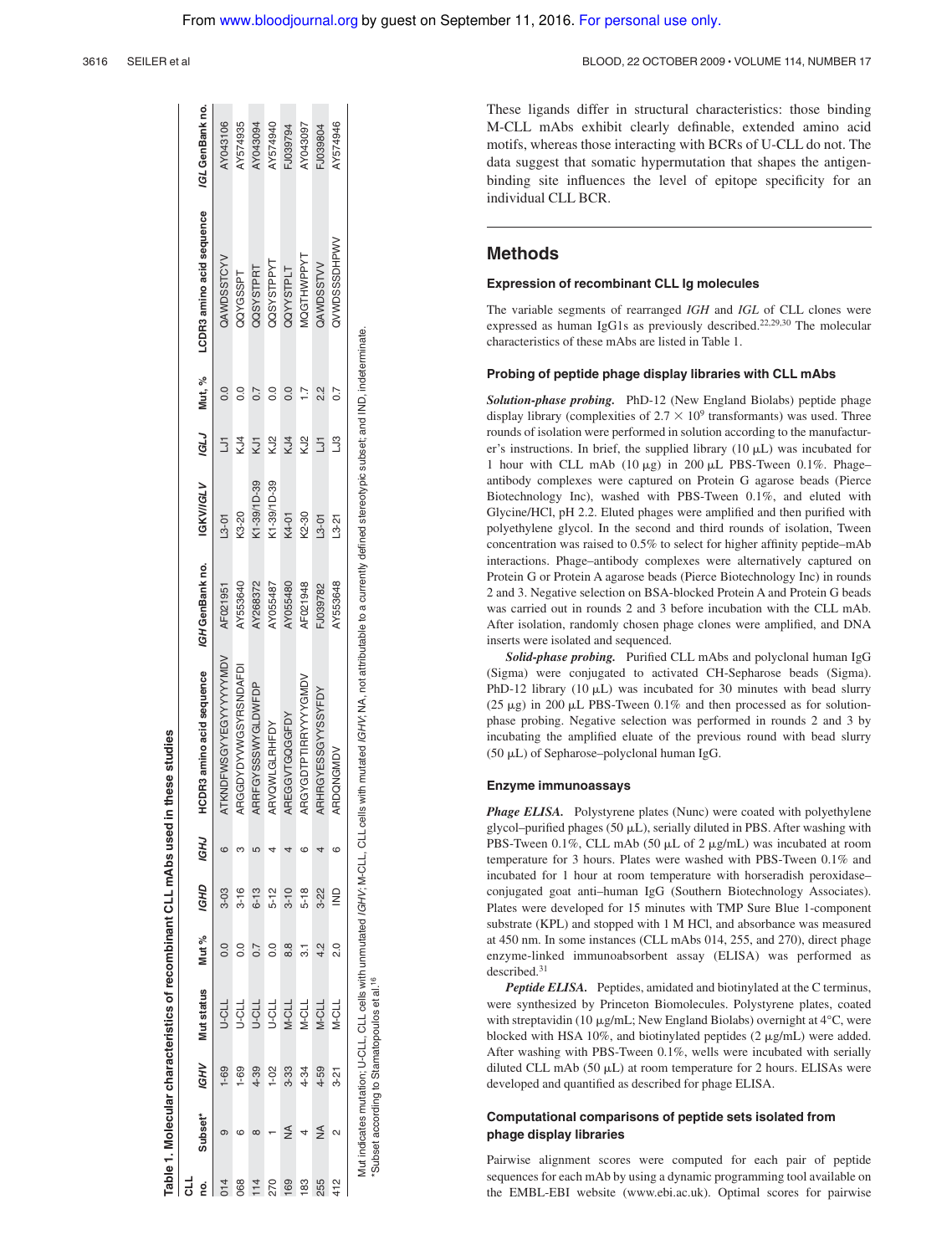**Table 2. Amino acid sequence motifs from phage clones isolated after 3 rounds of selection with either M-CLL or U-CLL mAbs**

| <b>CLL mAb</b><br>no. | <b>Mutation</b><br>status | No. of<br>sequences | Motif/occurrence<br>cutoff, % |           |           |    |           |       |              |   |   | Amino acids comprising motifs* |                               |                               |     |           |  |
|-----------------------|---------------------------|---------------------|-------------------------------|-----------|-----------|----|-----------|-------|--------------|---|---|--------------------------------|-------------------------------|-------------------------------|-----|-----------|--|
| 169                   | M-CLL                     | 8                   | 50                            | N         |           | –  | A         | AL/ST | Ali          |   |   |                                | $\overline{R}$                |                               |     |           |  |
| 183                   | M-CLL                     | 8                   | 50                            | F         | <b>ST</b> | Υ  | <b>ST</b> |       |              |   |   | <b>HR</b>                      |                               |                               | Ц   |           |  |
| 255                   | M-CLL                     | 16                  | 50                            | <b>FW</b> | –         |    | P         |       |              |   |   | W                              | $\overbrace{\phantom{12332}}$ | $\overbrace{\phantom{12332}}$ | Ali | Ali       |  |
| 412                   | M-CLL                     | 13                  | 50                            | P         |           |    |           | –     | $\checkmark$ | H | H |                                | <b>FY</b>                     |                               |     | <b>ST</b> |  |
| 014                   | U-CLL                     | $\overline{4}$      | 66.7                          | P         |           |    |           |       |              |   |   |                                |                               |                               |     |           |  |
| 068                   | U-CLL                     | 6                   | 50                            | <b>ST</b> |           | VL | P         |       |              |   |   |                                |                               |                               |     |           |  |
| 114                   | U-CLL                     | $\overline{4}$      | 66.7                          | H         |           |    |           |       |              |   |   |                                |                               |                               |     |           |  |
| 270                   | U-CLL                     | 15                  | 50                            |           |           |    |           |       |              |   |   |                                |                               |                               |     |           |  |

\*Multiple alignments were performed using the ClustalW2 multiple sequence alignment tool.<sup>32</sup> Peptide motifs were identified by requiring 50% amino acid identity or chemical similarity for positions at which 6 or more residues were available; a score of 66.7% was required when fewer than 6 residues were present at a given alignment position. The following list of chemical similarities was used for these assignments: Ali(phatic): A, V, L, I; aliphatic with polar hydroxyl group: S, T; neutral with polar side chains: N, Q, C, M; cyclic imino: P; nonpolar: G; acidic: D, E; basic: H, K, R; aromatic: F, Y, W.

alignments were determined by using Gonnet matrices for matches/ mismatches between amino acids with default penalties for insertions and deletions. Multiple alignment was performed for peptide sets of each mAb by using the ClustalW2 multiple sequence alignment tool<sup>32</sup> available at http://www.ebi.ac.uk/Tools/clustalw/. Each sequence was used once, regardless of the number of clones expressing the sequence. Peptide motifs were identified by requiring 50% amino acid identity or chemical similarity for 6 or more sequences; a score of 66.7% was required when fewer than 6 sequences were available. A minimum of 4 residues at a given aligned position were necessary for an amino acid to be considered for inclusion in a motif. The following list of chemical similarities was used for these assignments: [AVLI], [NQCM], [ST], [KRH], [DE], [FWY], [P], and [G]. Subsequent to multiple alignments, edit distances were computed for every pair of sequences based on the aligned sequences. To compare data between peptide sets, pairwise alignment scores and edit distances were combined separately for sequences obtained with M- versus U-CLL mAbs. *P* values were computed by using Student *t* test.

## **Inhibition of CLL mAb binding to cell surfaces by synthetic peptides**

CLL mAb (12.5  $\mu$ g/mL) was incubated overnight at 4°C with serially diluted peptides; as controls, peptides and mAbs were incubated with PBS in a similar manner. Subsequently, RAMOS B cells  $(4-5 \times 10^5 \text{ in } 50 \mu\text{L})$ PBS-BSA) were added to 50  $\mu$ L of the peptide-mAb mixture, the mAb-PBS mixture, the peptide-PBS mixture, or PBS alone. After incubation for 1 hour at 4°C, cells of all samples, save the unstained control, were incubated with goat anti-human IgG-FITC  $(5 \mu L;$  Southern Biotechnology Associates) for 30 to 45 minutes at 4°C in the dark. Cells were washed, resuspended in PBS-BSA (100  $\mu$ L), and analyzed with a FACSCalibur (Becton Dickinson Immunocytometry Systems).

## **Results**

#### **Monoclonal antibodies used in these studies**

Recombinant IgG1 mAbs from 4 patients with M-CLL and 4 patients with U-CLL were used (Table 1). Two M-CLL mAbs, 183 and 412, were members of well-recognized and relatively frequent stereotyped subsets of CLL Igs (subset 4 and 2, respectively<sup>16</sup>). Patients with mAbs falling into these 2 subsets differ in clinical outcome, with subset 4 patients having a more benign course<sup>16</sup> and subset 2 following a more aggressive course.<sup>33</sup> mAbs 169 and 255 have not been found to fall within stereotyped subsets; furthermore, patients with leukemic clones expressing these mAbs have not been linked to a specific clinical course that distinguishes them from patients with CLL expressing a non–stereotyped M-CLL mAb, that is, probably a more benign clinical outcome.

Each of the U-CLL mAbs (Nos. 014, 068, 114, and 270; Table 1) are representatives of distinct stereotyped subsets (9, 6, 8, and 1, respectively<sup>16</sup>). Patients with clones falling into each of these subsets usually experience aggressive disease $4,5,12$ ; initial studies suggest that those in subset 8 (mAb 114) may be at greater risk of developing a more rapidly growing lymphoma than are patients with other IGH rearrangements.<sup>34,35</sup>

## **Peptides reactive with soluble M-CLL and U-CLL mAbs differ in structural properties**

The PhD-12 peptide phage display library was probed with each CLL mAb by using conditions that favor more specific and avid peptide–mAb interactions. After 3 rounds of selection, 15 to 30 phages were isolated for each mAb; most of these phages contained peptide inserts (supplemental Tables 1-2, available on the *Blood* website; see the Supplemental Materials link at the top of the online article).

Peptides isolated by M-CLL mAbs differed significantly from those isolated by U-CLL mAbs. For the M-CLL mAbs, a large number of related but usually nonredundant peptides were found (Table 2; supplemental Table 1). These peptides displayed clear motifs that contained 6 to 8 identical or chemically related amino acids with shorter stretches of contiguity (Table 2). Furthermore, the occurrence rates of these key amino acids at the defined positions ranged from 50% to 100%, depending on the M-CLL peptides examined (supplemental Table 1).

In contrast, U-CLL mAbs bound a series of peptides that did not contain amino acid motifs or exhibited motifs of much inferior quality (Table 2). In addition, one phage clone of those isolated with U-CLL mAbs was often numerically dominant, a feature that was far less obvious for phages isolated by M-CLL mAbs (supplemental Tables 1-2). However, difference in evaluable sequences was not the sole determinant of a lack of motifs, because for U-CLL mAb 270 we found that 16 nonredundant sequences were available for study, and a motif was not identified (Table 2).

Because U-CLL mAbs are known to be polyreactive<sup>19-22</sup> and often bind antigens with low affinity, we tested whether altering the form and valency of the mAb would affect the selection of phages, thereby resulting in the isolation of clones with shared amino acid motifs, as for M-CLL mAbs. After chemically linking mAb 114 to Sepharose beads, selection was performed as in solution. With the use of this approach, 5 of 29 clones with inserts (supplemental Table 3) contained the identical sequence (WHDDQMLRRTVT) that had been detected when the mAb was used in soluble form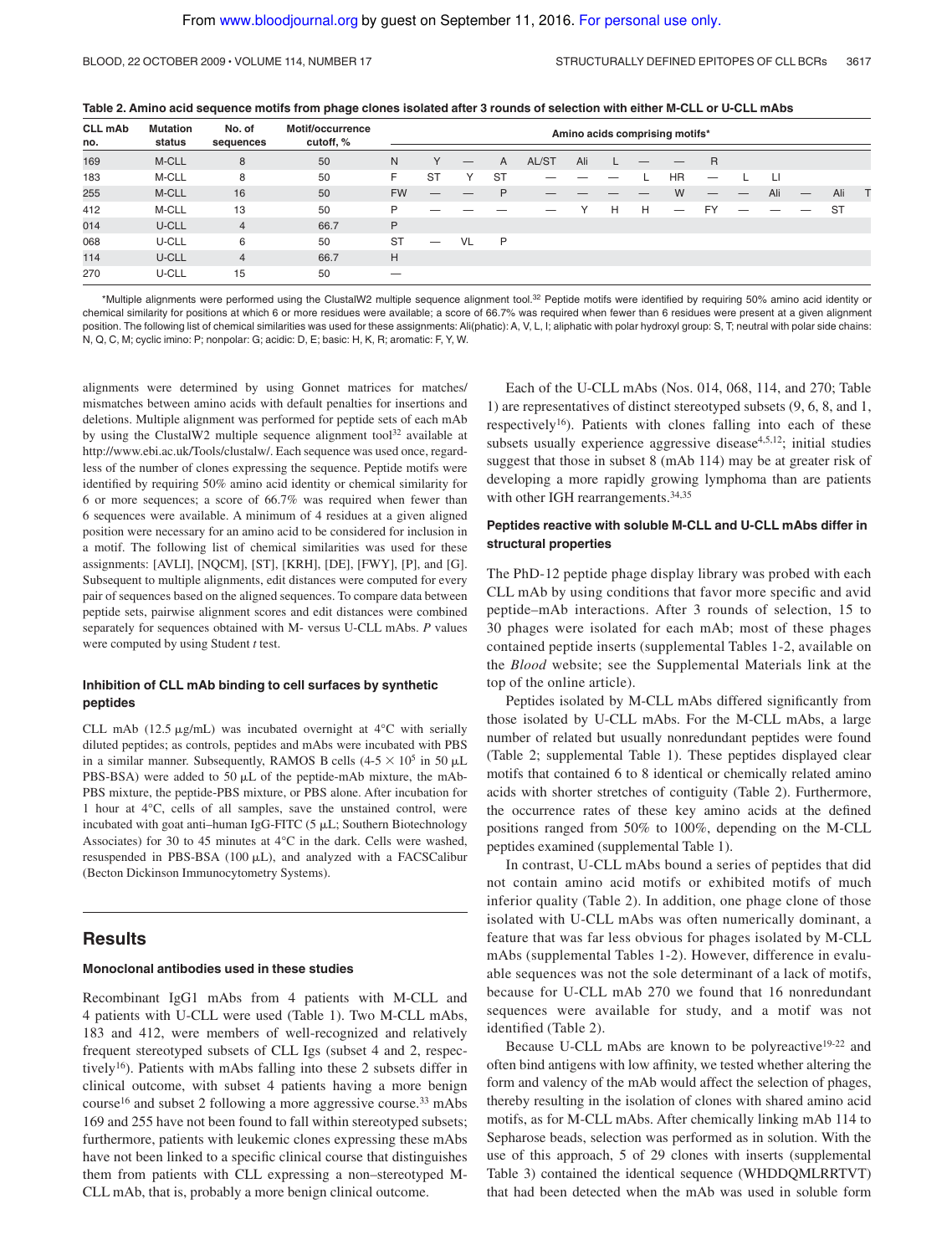#### 3618 SEILER et al BLOOD, 22 OCTOBER 2009 VOLUME 114, NUMBER 17



**Figure 1. CLL mAbs bind phage-displayed peptides in a dose-dependent manner.** Individual phages isolated after 3 rounds of selection with each CLL mAb were amplified and their antibody binding properties were studied by ELISA. A random phage clone derived from the initial phage library before selection was used as a negative control. (A-D) M-CLL mAbs 169, 183, 255, and 412. (E-H) U-CLL mAbs 014, 068, 114, and 270.

(supplemental Table 2). In addition, a more dominant clone (13 of 29 phages) with the insert WNLRDTCYPYCT was also found (supplemental Table 3). Unlike with solution-phase isolation, peptides with a sequence motif were detectable by solid-phase probing, although the motif was less resolved than those found by using M-CLL mAbs and had multiple positions with disparate amino acids (supplemental Table 3). Thus, by changing the form and valency of a U-CLL mAb, peptides with greater resemblance to those found with M-CLL mAbs were isolated.

#### **Confirmation that phages bind to selecting M- and U-CLL mAbs**

To confirm the specificity of the various mAb–phage interactions, we tested binding of individual phages to the selecting Igs by enzyme immunoassay. For all 4 M-CLL mAbs, phages bearing different versions of the peptide motifs reacted with the selecting Igs, albeit with considerable and in some instances dramatic differences in binding efficiencies (Figure 1A-D). For example, mAb 169 bound much better to phage clone 169-8, with 7 of its 12 amino acids bearing the amino acid motif, than to clone 169-4, with an equal number of amino acids in the motif, and only slightly better than clones 169-2 and 169-3, which share 5 different amino acids with the motif (Figure 1A; supplemental Table 1A). For mAb 183, binding to specific phage clones followed proportionately the number of residues present in the motif, except for 183-15 that was mismatched at 4 positions and was essentially nonreactive (Figure 1B; supplemental Table 1B). Similarly, alterations in the defined motif dramatically reduced binding to clones 412-2 and 412-6, which shared only the central YHH portion of the motif (Figure 1D; supplemental Table 1D).

As for M-CLL mAbs, each U-CLL mAb bound phages selected in the initial isolations (Figure 1E-H).

## **Peptide motifs identified by M-CLL mAbs are better defined**

M-CLL–derived peptide motifs were more clearly defined and comprised a greater number of common amino acids in the same sequence (Table 2). To place these differences on a firm mathematical footing, we analyzed pairwise alignment scores and edit distances. Pairwise alignment scores measure the sequence similarity of any 2 peptides selected by the same mAb. After pooling these scores separately for peptides isolated with soluble M-CLL versus U-CLL mAbs, distributions were compared. Median values of distributions were separated with high statistical significance (Student *t* test,  $P \le 0.001$ ; Figure 2A), indicating that any 2 peptides in a pair isolated by a single M-CLL mAb were more similar to one another than those isolated by U-CLL mAbs. Thus, as a group, M-CLL–derived peptides cluster more tightly than do U-CLL–derived peptides. In a similar analysis with the use of pairwise edit distances computed on pairs of aligned sequences, the 2 distributions were significantly different (Student *t* test,  $P < .001$ ; Figure 2B), showing that not only were peptides isolated by a single M-CLL mAb more similar to one another, they also allowed for a greater degree of alignment.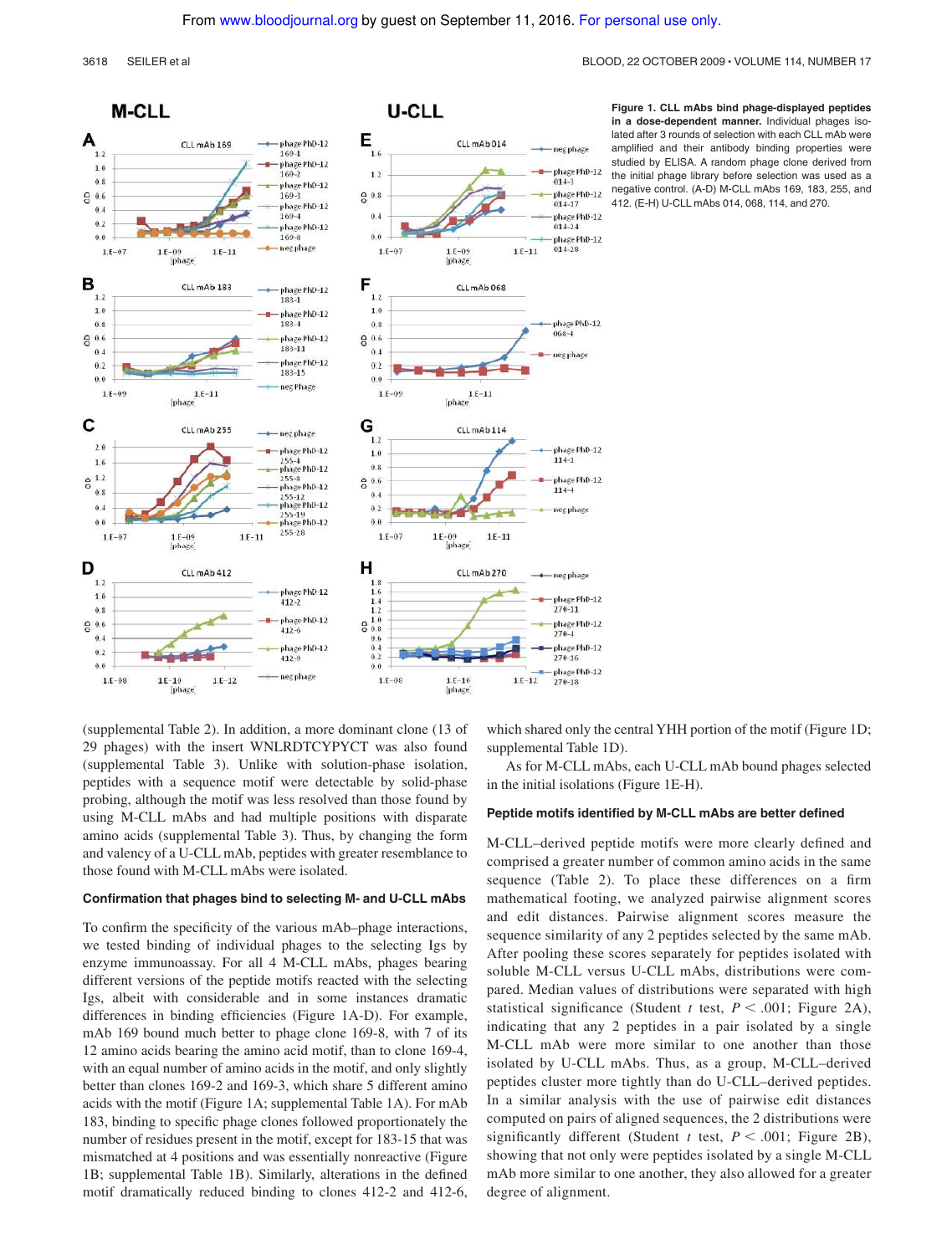**Figure 2. Comparisons of pairwise alignment scores and pairwise edit distances between M- and U-CLL mAbs.** (A) Pairwise alignment scores. Pooled pairwise alignment scores for M-CLL peptides were significantly higher than those for U-CLL peptides (Student  $t$  test,  $P < .001$ ). (B) Pairwise edit distances. As a group, M-CLL peptides had significantly shorter pairwise distances than did U-CLL peptides (Student  $t$  test,  $P < .001$ ). The error bars extend to the extreme values of the data or  $1.5\times$  the height of the box, whichever is less. The height of the box represents the difference between the first and third quartiles. The top error bar in panel B merges with the top of the box plot for U-CLL peptides.



## **Binding of M- and U-CLL mAbs to synthetic peptides from selected phage clones**

Because peptides displayed on the surface of phages can lose reactivity with a selecting mAb when expressed as independent molecules, we synthesized peptides corresponding to the sequences of phages selected by M- and U-CLL mAbs and determined their binding. Representative peptides isolated by M-CLL mAbs 169, 183, and 412, and by U-CLL mAbs 068 and 114 were synthesized with biotin at the C-terminus to permit binding to streptavidin. This format allowed us to perform enzyme immunoassays and immunofluorescence analyses. For each peptide, a scrambled version containing the same amino acids, but in a different order, was also synthesized to determine whether binding was due to amino acid composition alone or a particular sequence.

There was dose-dependent binding of mAb 169 to peptide 169-2, starting at 400 ng/mL (Figure 3A), and to peptide 169-8 (Figure 3B), beginning at 10 ng/mL; this was not observed for the



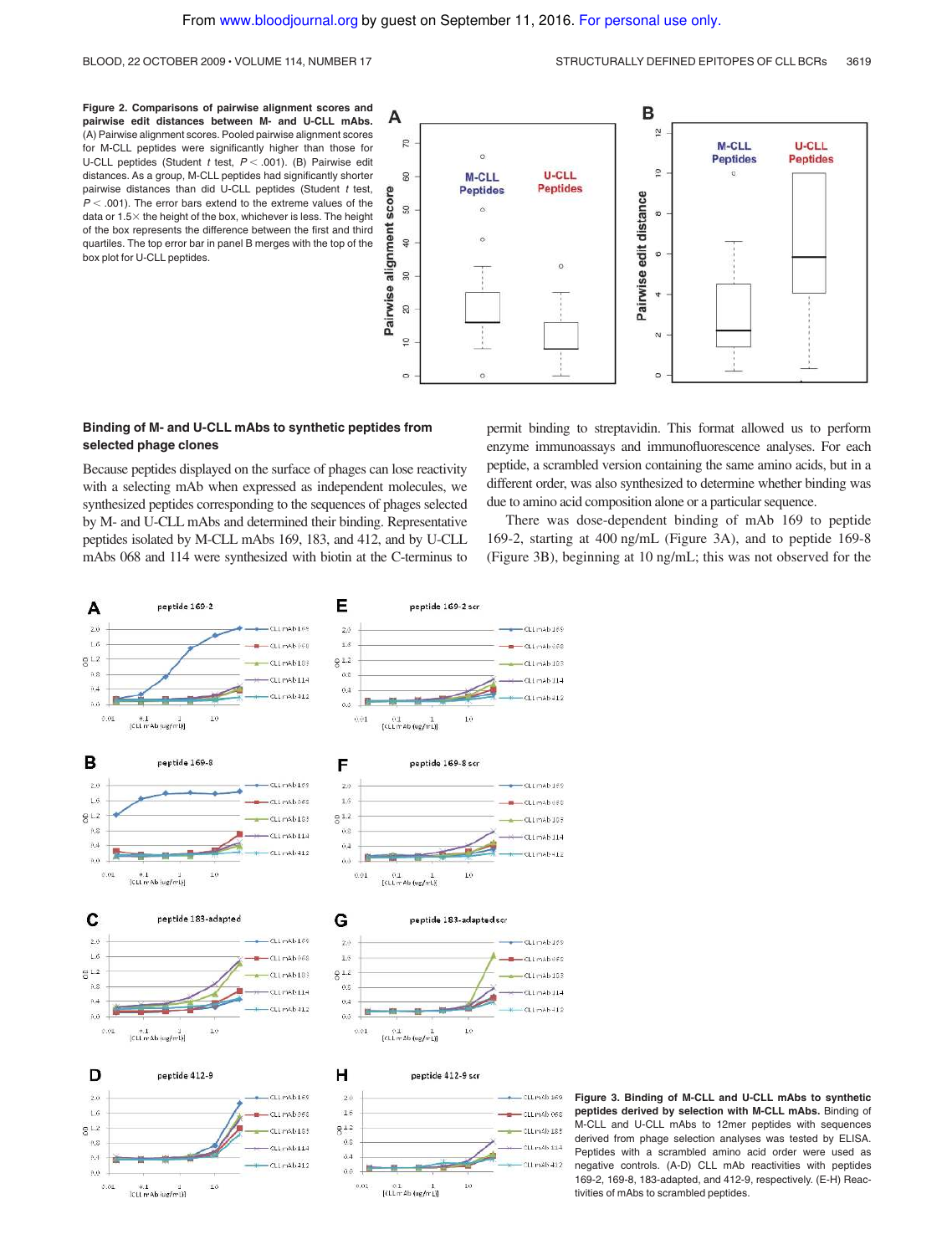#### 3620 SEILER et al BLOOD, 22 OCTOBER 2009 VOLUME 114, NUMBER 17



**Figure 4. Binding of M-CLL mAb 412 to peptide 412-9 and its fragments.** Fragments of peptide 412-9 were synthesized (peptides 412-9-1, -2, -3, -4; bottom) and tested for binding to CLL 412 mAb in ELISA. Peptide 412-9scr with a scrambled amino acid order was used as a negative control.

Peptide PhD-12 412-9: YHHAYLLPPPRM

| 412-9-1: YHHAYL        |  |  |  |           |        |  |  |
|------------------------|--|--|--|-----------|--------|--|--|
| 412-9-2: YHHAYLLP      |  |  |  |           |        |  |  |
| $412 - 9 - 3:$         |  |  |  |           | LPPPRM |  |  |
| $412 - 9 - 4:$         |  |  |  | A Y L L P |        |  |  |
| 412-9scr: HALPMYPHRPYI |  |  |  |           |        |  |  |

corresponding scrambled peptides (Figure 3E-F). For M-CLL mAb 183, no specific binding was detected for 2 peptides, 183-2 and 183-4 (not shown). Therefore, we synthesized a peptide, "183 adapted" (FSYSKDLLRTLL), taking into account sequences of the peptide-phages that were bound best by mAb 183 in ELISA (supplemental Figure 1). This peptide showed enhanced reactivity with mAb 183 (Figure 3C).

To discriminate the key amino acid residues involved in mAb 412 recognition of peptide 412-9 (Figure 3D and Figure 4), shorter stretches of the full-length peptide were synthesized. Because peptide 412-9 (YHHAYLLPPPRM) had a highly polar N-terminus and a markedly hydrophobic C-terminus, synthetic peptides corresponding to the 2 poles of the original sequence were synthesized (412-9-1, YHHAYL, and 412-9-3, LPPPRM; Figure 4). In addition, fragments spanning the junction between the above 2 peptides were also made (412-9-2, YHHAYLLP, and 412-9-4, AYLLP). Only peptides containing YHHAYL retained binding to mAb 412, albeit less than the original full-length consensus peptide (Figure 4). Because 412-9-2 (YHHAYLLP) showed stronger binding than did 412-9-1 (YHHAYL), a combination of polar and hydrophobic residues probably contributed to the immunoreactive epitope.

U-CLL mAb 068 reacted with peptide 068-4 in ELISA at a concentration of 400 ng/mL (Figure 5A). However, when U-CLL peptides 114-1 and 114-4 were synthesized and tested for binding to mAb 114, peptide 114-1 reacted (Figure 5B); peptide 114-4 did not (not shown).

## **Binding of U- and M-CLL mAbs to peptides selected by other mAbs**

Some cases of CLL probably derive from B cells producing polyreactive, natural antibodies coded by germline *IGHV* and *IGKV* or *IGLV*, which either retain (U-CLL) or lose (M-CLL) this property because of somatic hypermutation.2,18,22 Consequently, we



**Figure 5. Binding of M- and U-CLL mAbs to synthetic peptides derived by selection with U-CLL mAbs.** Binding of M- and U-CLL mAbs to 12mer peptides with sequences derived from phage selection analyses with U-CLL mAbs was tested by ELISA. (A-B) Reactivities with peptides 068-4 and 114-1, respectively. (C-D) Reactivities of mAbs with scrambled peptides used as negative controls.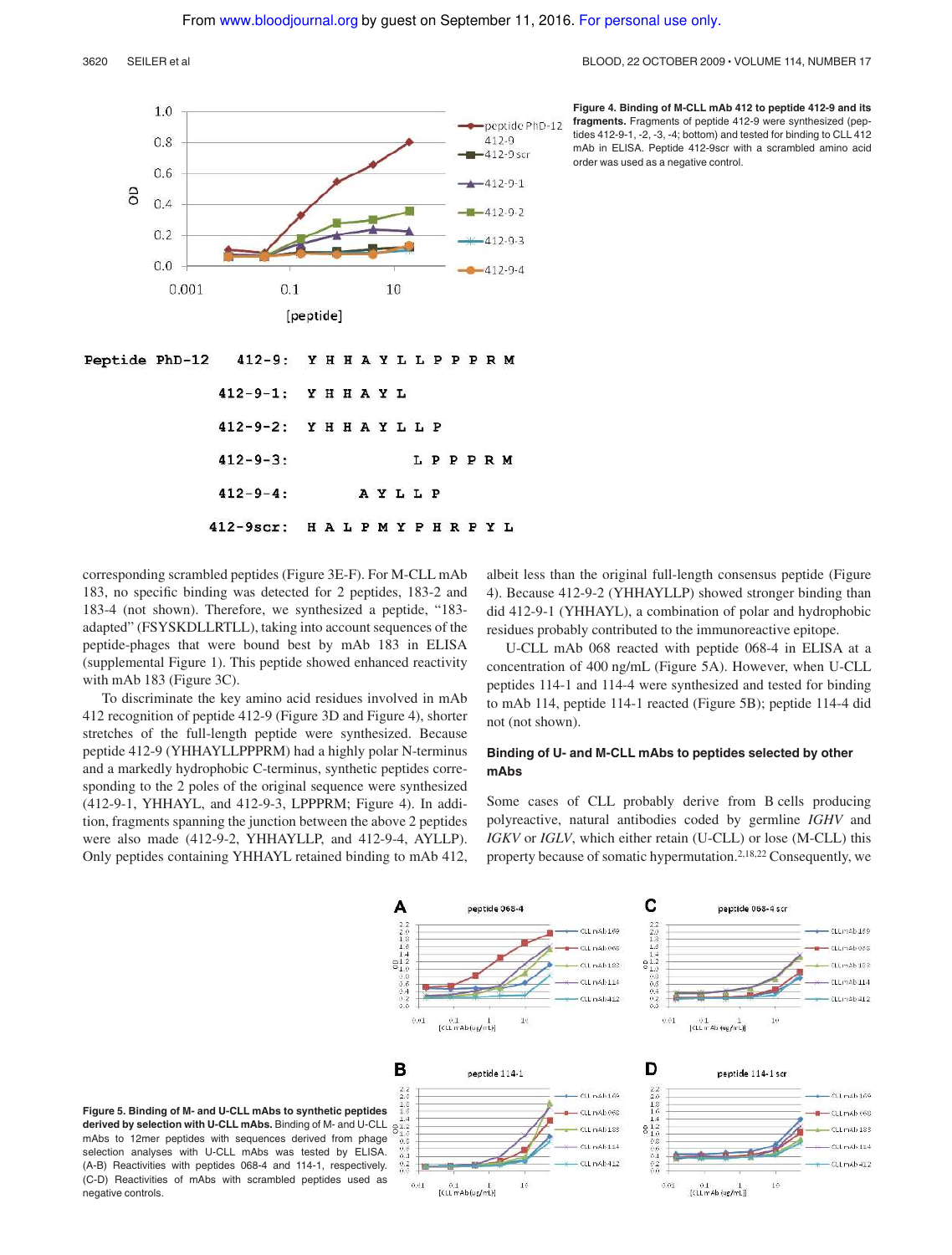#### BLOOD, 22 OCTOBER 2009 · VOLUME 114, NUMBER 17 STRUCTURALLY DEFINED EPITOPES OF CLL BCRs 3621

**Figure 6. Inhibition of M-CLL mAb 183 binding to an autoantigen on the surface of viable RAMOS B cells by soluble peptide.** mAb 183 (12.5  $\mu$ g/mL) was preincubated with soluble 183-adapted peptide (pep183) or scrambled peptide (pep183scr) at indicated concentrations. Percentage and mean fluorescence intensity (in brackets) of mAb 183 staining of RAMOS cells are presented in each panel. mAb 183 binding without peptide preincubation is shown for comparison.



presumed that peptides selected by M-CLL mAbs would have a narrower window of antibody reactivity than those selected by U-CLL. Peptides 169-2 and 169-8, selected by the most mutated Ig of those tested, mAb  $169$  ( $\sim$ 8% difference from its germline gene; Table 1), were bound very well by their selecting mAb and were essentially nonreactive for other M- and U-CLL mAbs tested (Figure 3A-B).

Somewhat unexpectedly, M-CLL peptides 412-9 and 183 adapted, isolated by M-CLL mAbs with mid-range somatic mutations (Table 1), bound effectively to mAbs not involved in their selection. Thus, M-CLL peptide 183-adapted interacted efficiently with U-CLL mAb 114 (Figure 3C); likewise, peptide 412-9 reacted very efficiently with M-CLL mAbs 169 and 183 as well as U-CLL mAbs 068 and 114 (Figure 3D). Not surprisingly, this phenomenon also occurred with peptides isolated by polyreactive U-CLL mAbs 068 and 114 (068-4 and 114-1) that recognized both U-CLL mAbs as well as M-CLL mAb 183 (Figure 5A-B).

Viewed from the mAb side, U-CLL mAbs 068 and 114 had a broader reactivity profile, reacting with their homologous peptides (Figure 5A and B, respectively) as well as heterologous peptides isolated by either U-CLL or M-CLL mAbs. Specifically, mAb 114 bound peptides 068-4 (Figure 5A), 183-adapted (Figure 3C), and 412-9 (Figure 3D); likewise mAb 068 bound peptides 114-1 (Figure 5B) and 412-9 (Figure 3D) and had lesser reactivity to peptide 183-adapted (Figure 3C). These data were consistent with the poly-reactivity of U-CLL mAbs.22,29,30

Of interest, M-CLL mAb 169 reacted well not only with its homologous peptides (Figure 3A-B) but also with M-CLL peptide 412-9 (Figure 3D), even though the 169-2 and 169-8 peptides do not share obvious similarity in motif with peptide 412-9 (Table 2). This was surprising because mAb 169 does not react in enzyme immunoassays with a large panel of (auto)antigens, $22,29$  and the peptides it isolated (169-2 and 169-8) reacted solely with itself (Figure 3A-B). Thus, a significantly mutated CLL mAb that can identify a very specific ligand from the multitude contained in the phage library can still act somewhat nonspecifically by binding ligands isolated by other CLL mAbs.

Finally, M-CLL and U-CLL mAbs were analyzed for binding to various scrambled peptides. M-CLL mAbs 169 and 412 were essentially nonreactive with these variants, although M-CLL mAb 183 reacted at the highest concentration tested  $(50 \mu g/mL)$ ; Figure 3). In contrast, U-CLL mAbs 068 and 114 bound scrambled versions of peptides 068-4 and 114-1, slightly at 10  $\mu$ g/mL and effectively at 50  $\mu$ g/mL, respectively (Figure 5C-D).

## **Inhibition of CLL mAb binding to "native" antigen by a mimetope**

We recently demonstrated that mAb 183, a member of stereotyped subset 4, binds the surface of viable human B (but not T) cells.<sup>36</sup> Therefore, we tested the extent to which peptide 183-adapted and its scrambled version inhibited this natural autoreactivity. As shown in Figure 6, mAb 183 (12.5  $\mu$ g/mL) bound approximately 83% of live RAMOS B cells. However, preincubation of the mAb with soluble 183 peptide (100  $\mu$ g/mL) led to an almost 30% fall in mAb binding. In addition, because mean fluorescence intensities changed from 346.3 to 128.5 and the histograms indicated that virtually the entire reactive peak shifted to the left (Figure 6), competition for binding probably occurred for most of the cells. Inhibition was dose dependent as well as specific, because the scrambled version of the peptide did not alter binding (Figure 6). Thus, a soluble mimetic epitope blocked antigen binding to a CLL mAb for which a natural antigenic target is known.

## **Discussion**

The aim of this study was to characterize the binding properties of CLL BCRs by using phage-displayed 12-mer peptides. We tested 8 CLL mAbs, which differed in *IGHV* mutation status, amino acid structure, and associated clinical outcomes, to identify antigenic epitopes, to determine the extent to which these differed between U- and M-CLL, and to begin testing the functional activities of mimetic ligands in vitro.

On the basis of current information, antigenic targets of U-CLL and M-CLL Igs/mAbs differ. Both types can be autoreactive,  $19-21$ but U-CLL mAbs far outstrip M-CLL in this regard as well as in poly-reactivity.<sup>22</sup> Although little is known about the precise nature of antigens recognized by CLL cells, several specific autoantigenic targets were recently identified. For example, a stereotyped subset of CLL mAbs (subset 6) binds non–muscle myosin heavy chain IIA (MYHIIA),<sup>30</sup> a component of the cellular cytoskeleton. In addition, another stereotyped mAb<sup>30</sup> (subset 8) as well as a nonstereotyped mAb<sup>37</sup> react with another cytoskeletal component, vimentin. Finally, epitopes, apparently common to autoantigens but present on apoptotic cells<sup>29,36,37</sup> and bacteria,<sup>37,38</sup> interact with CLL mAbs. Although these epitopes are usually protein in nature, some are carbohydrate<sup>38</sup> and others are products of oxidation<sup>29,37</sup> or other catabolic processes.<sup>39</sup> Because the phage display approach allows identification of mimetics for carbohydrates and other nonprotein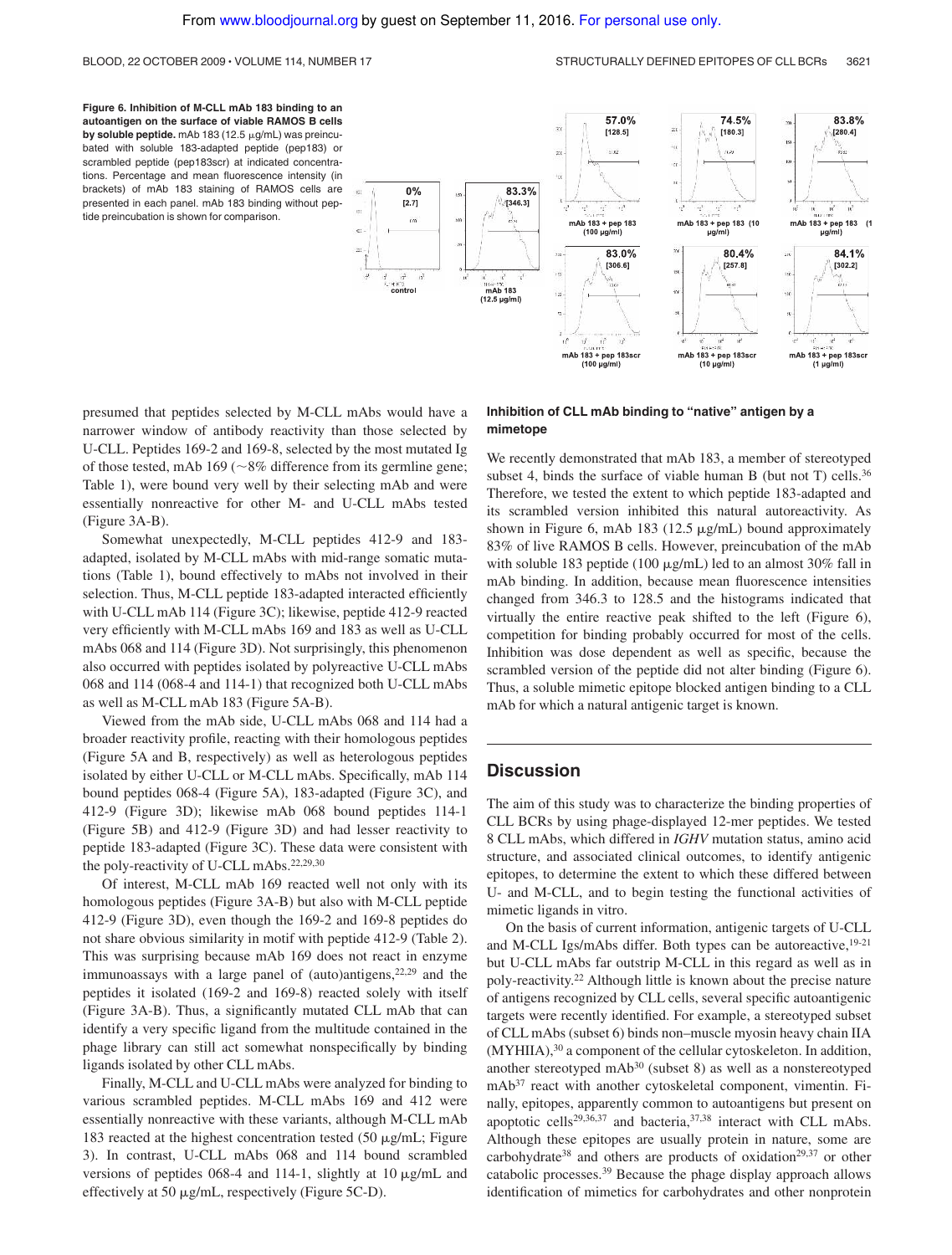#### 3622 SEILER et al BLOOD, 22 OCTOBER 2009 • VOLUME 114, NUMBER 17

structures as well as proteins, we used this technique to identify BCR ligands in CLL.

### **Characteristics of epitopes bound by M- and U-CLL mAbs**

By using isolation conditions that favor selection of more specific and avid antigen–antibody interactions, we identified ligands for each CLL mAb. The characteristics of these ligands differed considerably, and this related to the structure of the selecting Ig. Whereas M-CLL mAbs recognized multiple distinct phagedisplayed peptides that shared common amino acid motifs (Table 2; supplemental Table 1), U-CLL mAbs bound peptide sets that were frequently dominated by individual sequences that occurred repeatedly but did not share amino acids (Table 2; supplemental Table 2). The isolation of numerically dominant peptide-phages seems paradoxical. However, it appears that low-affinity mAb–peptide interactions often fail to isolate, especially in the initial rounds of the probing process, phages bearing unique and specific peptide sequences; rather, these low-affinity mAbs bind a broad range of disparate phages.24,25,31,40,41 This diminished "specificity" then permits those phages that grow the fastest to be amplified and enriched at each round; ultimately, this can lead to isolation of multiple phages expressing identical peptide sequences. This is not necessarily an indicator of greater binding specificity, but in fact may be the opposite, that is, low affinity, multireactivity. Finally, U-CLL mAbs did not necessarily identify the same dominant peptides when probed additional times (supplemental Table 3; data not shown).

On testing individual peptide-phage clones isolated from the 12-mer peptide-phage library, it was clear that for M-CLL mAbs slight variations in key amino acid motifs of the peptides changed or abolished binding (Figure 1A-D). Thus, peptides isolated with M-CLL mAbs can be highly specific for individual BCRs, representing defined epitopes of shared amino acids.

For the one tested U-CLL mAb, (114) the form and valency of the antibody (soluble dimeric or insoluble multimeric) appeared important, because the peptides isolated by the same mAb differed when the mAb format was altered. Specifically, changes in form and valency to insoluble multimeric altered the structure of the peptides captured from U-CLL–like to more M-CLL–like (supplemental Table 3). In CLL, in which the clonal Igs are mainly cell bound and not secreted, this might affect leukemic cell reactivity and response.

Finally, despite the fact that U-CLL mAbs are typically "polyreactive," U-CLL mAb 068 efficiently bound its selected peptide (Figure 5A), even at a low concentration (400 ng/mL). Thus, U-CLL mAbs, which resemble natural antibodies, may have inherent, preferential specificity for certain yet-to-be-defined determinants in vivo. The reactivity of unmutated, natural antibodies with unique epitopes on human influenza viruses is consistent with this concept.42,43

## **Identification of key residues in peptides isolated with CLL mAbs**

Common sequence motifs (Table 2) suggested the potential relative importance of conserved amino acids at distinct positions in peptides and highlighted structural distinctions between mimetopes reactive with U- versus M-CLL mAbs. These conclusions were supported by analyses of pairwise alignment scores and of edit distances based on multiple alignment of peptide set sequences (Figure 2).

Of the amino acids contained in various M-CLL motifs, 4 to 5 displayed the greatest degree of conservation and are therefore probably the most involved in mAb binding. It is intriguing that a prominent tyrosine (Y), separated by 4 amino acids from a highly resolved leucine (L), appears as important residues in peptides isolated with 2 structurally different M-CLL mAbs 169 and 183 (Table 2). M-CLL mAb 412 also had a prominent Y contained within a consistent YHH motif (Table 2).

We have searched the amino acid sequences of MYHIIA and vimentin, which we know react with CLL mAbs 068 and 114, respectively,<sup>30</sup> to determine whether they contain residues found in the peptides isolated by these mAbs. Although there is no exact match of the peptides to any protein in the GenBank database, there is a weak match of the 068 peptide (3 of 12 residues) to MYHIIA; this degree of similarity is analogous to that observed for a phage display peptide binding a mouse antibody that recognizes MYHIIA.<sup>44</sup> There is a somewhat better, albeit still weak match for vimentin by 114-1 peptide (4 of 12 residues). These data are provocative, although not definitive, and are being analyzed further.

The amino acid commonality between peptides isolated by distinct M-CLL mAbs suggests a restricted set of immunoreactive epitopes in the antigens that drove these B-cell clones before and possibly after leukemic transformation. These core residues may permit a definition of peptides that are even more specific for individual CLL BCRs/mAbs or for members of stereotyped subsets within which they reside. Furthermore, amino acid commonality may reflect an innate reactivity of CLL mAb binding domains with classes of antigenic epitopes for which there has been evolutionary conservation of paratope structure, for example (but not limited to) viruses. These conserved structures could be modified and lose this antigen-binding function as *IGHV* and *IGKV* or *IGLV* change because of somatic mutations.

## **Mono-, oligo-, and poly-reactivity of CLL mAbs and the peptides they select**

Our studies indicate that peptides reactive with CLL mAbs can display different degrees of specificity, and this correlated with the level of structural change within the antigen-binding site of the selecting mAb. Peptides 169-2 and 169-8, isolated by M-CLL mAb 169 with 10 replacement mutations, were specific for their selecting mAb. Peptides 412-9 and 183-adapted were less specific, exhibiting a level of promiscuity consistent with the degree of somatic mutation in the M-CLL mAbs that had isolated them (3 and 4 replacement mutations, respectively). Peptides 068-4 and 114-1, isolated by U-CLL mAbs 068 and 114 with no or 1 replacement mutation, respectively, reacted with most/all of the mAbs tested (Figures 3 and 5).

The latter findings are consistent with several different peptides binding the paratope of a single CLL mAb. This phenomenon has been documented for germline antibodies,<sup>40,41</sup> in agreement with our data for U-CLL. Surprisingly, we found the same for M-CLL mAbs. Although the ability of more than one peptide to bind to a single mAb binding site related to the level of IGHV somatic mutations present in the mAb (U-CLL  $>$  M-CLL), this was not absolute. The antigen-binding site of the highly mutated mAb 169 could be occupied by peptides selected by another M-CLL mAb (183; Figure 3C), and the paratope of the less-mutated M-CLL mAb 183 could accommodate U-CLL peptide 068-4 (Figure 5A). There is no a priori reason that any ligand will not be bound by a given receptor; however, because in most settings *IGHV* mutated mAbs tend to bind more specifically to epitope targets, one might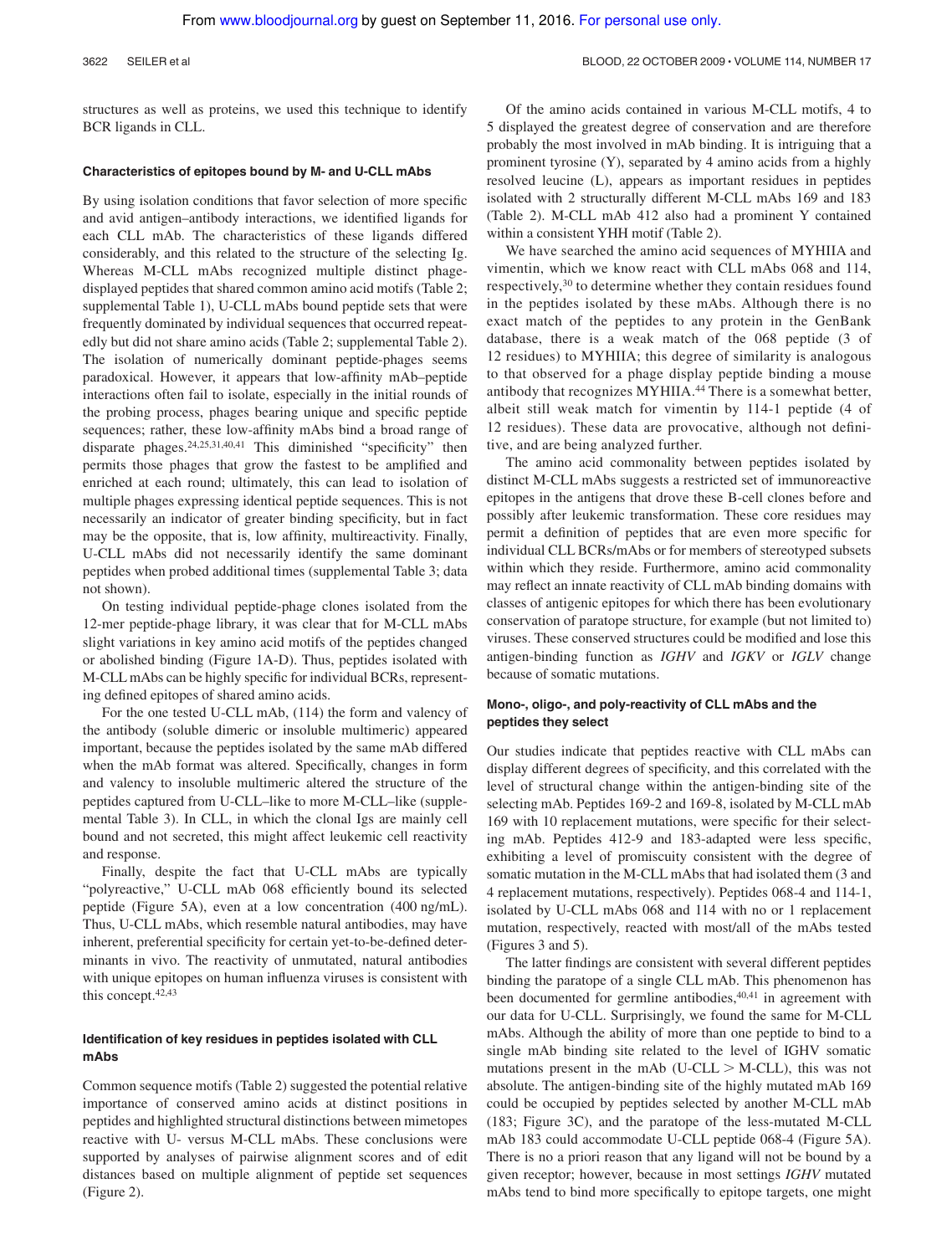expect that such bound epitopes would be more specific for the selecting mutated mAb than others. Thus, although somatically mutated antigen-binding sites such as in M-CLL can be shaped to bind more defined determinants, this remodeling may not completely exclude "nonspecific" binding regions or regions that serve as superantigen binding sites. A key unresolved question is whether this remodeling is less efficient in CLL Igs compared to Igs from normal human B cells or B-cell subsets. The latter may be relevant for mAb 183, which as a member of subset 4 expresses IGHV4-34 that can bind N-acetyllactosamine through key residues in the FR1 region.<sup>45</sup> Of note, these residues are conserved in mAb 183 and in most *IGHV4-34* using CLL mAbs in subset 4.<sup>17</sup>

Finally, in vivo our data suggest that multiple distinct structural epitopes could bind M-CLL as well as U-CLL BCRs. Such interactions could lead to transmission of BCR-mediated signals, thereby affecting survival and growth of leukemic cells.

## **Targeting CLL BCRs with mimetic antigens**

Although the unique structural features of BCRs from patients with U-CLL and patients with M-CLL may provide leukemic cells with an opportunity to receive survival signals, their antigen-binding properties may also provide an avenue to selectively target leukemic cells. Using a relatively specific, although not apparently especially avid peptide, we specifically inhibited, in a dosedependent manner, the interaction of a selecting mAb with a natural ligand on viable human B cells (Figure 6). Because this peptide could bind the soluble mAb, it would very likely bind immobilized surface membrane Ig of the patient's B cells from which the selecting mAb was derived, were they available for testing. Thus, this peptide or others with similar properties might be used to target and eliminate CLL cells via the BCR, either by inducing apoptosis via BCR crosslinking or by delivering cytotoxic agents. Indeed, preliminary data indicate that peptide 169-8 binds to the surface of CLL 169 cells and induces cell death.<sup>46</sup> However, should in vivo BCR signaling be involved in CLL cell survival and expansion, nonagonistic peptides might block such antigen–Ig interactions and indirectly lead to clonal exhaustion of the cells. Further studies along this line are under way.

In conclusion, phage display is a feasible technology to identify specific ligands to BCRs of both M- and U-CLL clones. By

#### **References**

- 1. Rozman C, Montserrat E. Chronic lymphocytic leukemia. N Engl J Med. 1995;333(16):1052- 1057.
- 2. Chiorazzi N, Rai KR, Ferrarini M. Chronic lymphocytic leukemia. N Engl J Med. 2005;352(8): 804-815.
- 3. Fais F, Ghiotto F, Hashimoto S, et al. Chronic lymphocytic leukemia B cells express restricted sets of mutated and unmutated antigen receptors. J Clin Invest. 1998;102(8):1515-1525.
- 4. Damle RN, Wasil T, Fais F, et al. Ig V gene mutation status and CD38 expression as novel prognostic indicators in chronic lymphocytic leukemia. Blood. 1999;94(6):1840-1847.
- 5. Hamblin TJ, Davis Z, Gardiner A, Oscier DG, Stevenson FK. Unmutated Ig VH genes are associated with a more aggressive form of chronic lymphocytic leukemia. Blood. 1999;94(6):1848- 1854.
- 6. Krober A, Seiler T, Benner A, et al. V(H) mutation status, CD38 expression level, genomic aberrations, and survival in chronic lymphocytic leukemia. Blood. 2002;100(4):1410-1416.
- 7. Damle RN, Ghiotto F, Valetto A, et al. B-cell chronic lymphocytic leukemia cells express a sur-

binding defined structures and the latter recognizing multiple different epitopes; additional studies will be necessary to confirm these findings. The level of somatic mutations shaping the antibody's binding site seems to influence both the degree of paratope specificity of the selected peptides as well as the ability of more than one epitope to bind a single mAb paratope. These differences could affect the clinical behavior of CLL clones after BCR binding; therefore, mimetic ligands to CLL BCRs might serve as valuable therapeutics by specifically targeting leukemic cells.

analyzing epitopes recognized by 4 M-CLL and 4 U-CLL mAbs it appears that these ligands differ substantially, with the former

## **Acknowledgments**

We thank Des Higgins for valuable communications about aspects of the bioinformatics analysis.

This work was supported in part by grant (R01 CA81554) and by General Clinical Research Center grant (M01 RR018535) and by The Karches Foundation, The Prince Family Foundation, The Marks Foundation, The Jerome Levy Foundation, The Leon Levy Foundation, The Tebil Foundation, Inc, and the Joseph Eletto Leukemia Research Fund.

## **Authorship**

Contribution: T.S., M.W., S.Y., R.C., W.L., K.H., M.T., S.P., H.D., S.S., C.C.C., and N.C. designed the research and analyzed results; T.S., M.W., R.C., C.M., and K.H. performed experiments; T.S., M.W., S.Y., C.C.C., and N.C. wrote the paper and made the figures; and M.S.K., S.L.A., J.E.K., and K.R.R. contributed samples and clinical information and correlation.

Conflict-of-interest disclosure: The authors declare no competing financial interests.

The current address for T.S. is Department of Internal Medicine III, University of Munich, Campus Grosshadern, Munich, Germany.

Correspondence: Nicholas Chiorazzi, The Feinstein Institute for Medical Research, 350 Community Dr, Manhasset, NY 11030; e-mail: nchizzi@nshs.edu.

face membrane phenotype of activated, antigenexperienced B lymphocytes. Blood. 2002;99(11): 4087-4093.

- 8. Klein U, Tu Y, Stolovitzky GA, et al. Gene expression profiling of B cell chronic lymphocytic leukemia reveals a homogeneous phenotype related to memory B cells. J Exp Med. 2001;194(11):1625- 1638.
- 9. Rosenwald A, Alizadeh AA, Widhopf G, et al. Relation of gene expression phenotype to immunoglobulin mutation genotype in B cell chronic lymphocytic leukemia. J Exp Med. 2001;194(11): 1639-1647.
- 10. Schroeder HW Jr, Dighiero G. The pathogenesis of chronic lymphocytic leukemia: analysis of the antibody repertoire. Immunol Today. 1994;15(6): 288-294.
- 11. Tobin G, Thunberg U, Johnson A, et al. Chronic lymphocytic leukemias utilizing the VH3-21 gene display highly restricted V{lambda}2-14 gene use and homologous CDR3s: implicating recognition of a common antigen epitope. Blood. 2003; 101(12):4952-4957.
- 12. Ghiotto F, Fais F, Valetto A, et al. Remarkably similar antigen receptors among a subset of pa-

tients with chronic lymphocytic leukemia. J Clin Invest. 2004;113(7):1008-1016.

- 13. Messmer BT, Albesiano E, Efremov DG, et al. Multiple distinct sets of stereotyped antigen receptors indicate a key role for antigen in promoting chronic lymphocytic leukemia. J Exp Med. 2004;200(4):519-525.
- 14. Tobin G, Thunberg U, Karlsson K, et al. Subsets with restricted immunoglobulin gene rearrangement features indicate a role for antigen selection in the development of chronic lymphocytic leukemia. Blood. 2004;104(9):2879-2885.
- 15. Widhopf GF II, Rassenti LZ, Toy TL, Gribben JG, Wierda WG, Kipps TJ. Chronic lymphocytic leukemia B cells of more than 1% of patients express virtually identical immunoglobulins. Blood. 2004;104(8):2499-2504.
- 16. Stamatopoulos K, Belessi C, Moreno C, et al. Over 20% of patients with chronic lymphocytic leukemia carry stereotyped receptors: Pathogenetic implications and clinical correlations. Blood. 2007;109(1):259-270.
- 17. Murray F, Darzentas N, Hadzidimitriou A, et al. Stereotyped patterns of somatic hypermutation in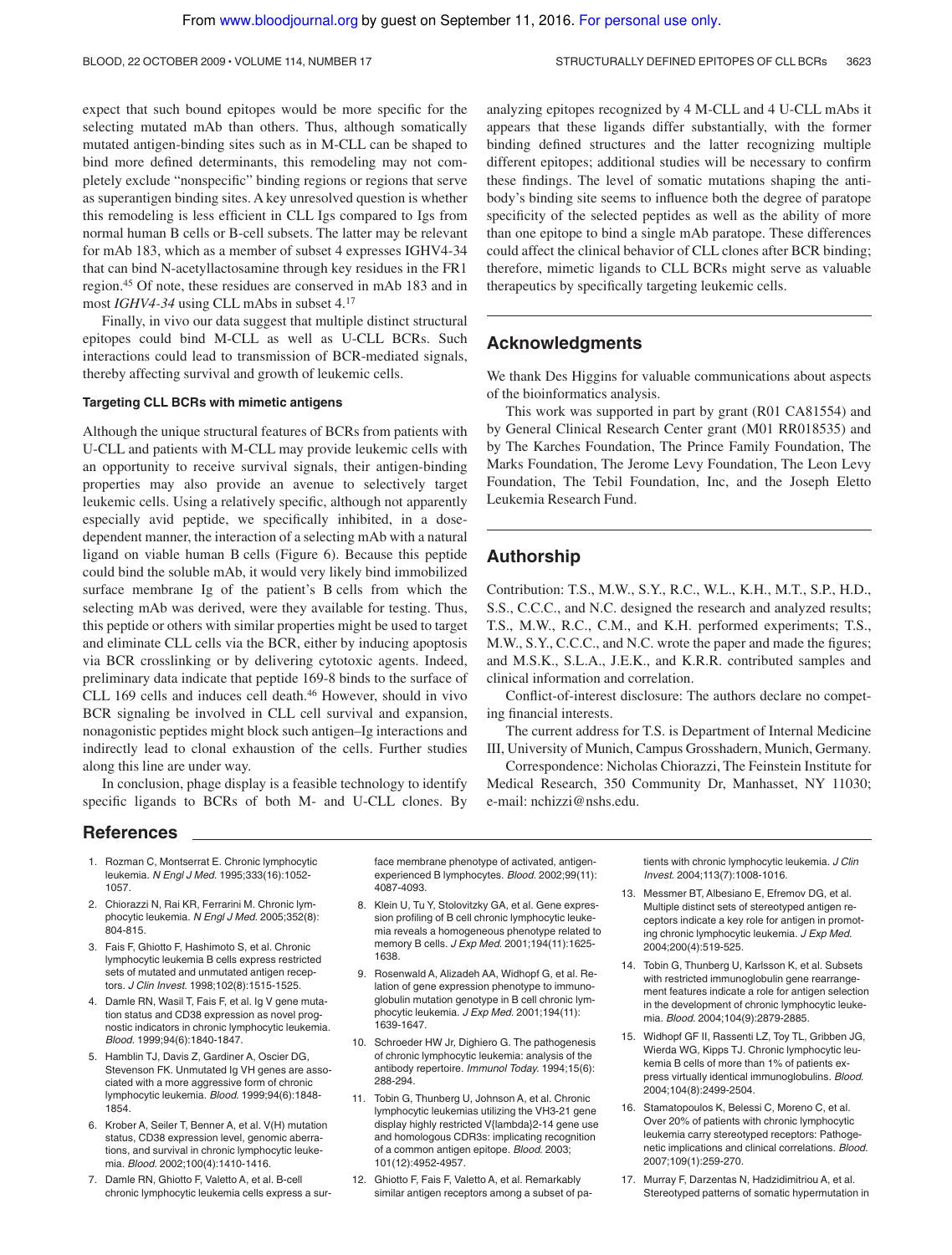subsets of patients with chronic lymphocytic leukemia: implications for the role of antigen selection in leukemogenesis. Blood. 2008;111(3):1524- 1533.

- 18. Chiorazzi N, Ferrarini M. B cell chronic lymphocytic leukemia: lessons learned from studies of the B cell antigen receptor. Annu Rev Immunol. 2003;21:841-894.
- 19. Broker BM, Klajman A, Youinou P, et al. Chronic lymphocytic leukemic cells secrete multispecific autoantibodies. J Autoimmun. 1988;1(5):469-481.
- 20. Sthoeger ZM, Wakai M, Tse DB, et al. Production of autoantibodies by CD5-expressing B lymphocytes from patients with chronic lymphocytic leukemia. J Exp Med. 1989;169(1):255-268.
- 21. Borche L, Lim A, Binet JL, Dighiero G. Evidence that chronic lymphocytic leukemia B lymphocytes are frequently committed to production of natural autoantibodies. Blood. 1990;76(3):562-569.
- 22. Herve M, Xu K, Ng YS, et al. Unmutated and mutated chronic lymphocytic leukemias derive from self-reactive B cell precursors despite expressing different antibody reactivity. J Clin Invest. 2005; 115(6):1636-1643.
- 23. Smith GP, Petrenko VA. Phage display. Chem Rev. 1997;97(2):391-410.
- 24. Valadon P, Nussbaum G, Boyd LF, Margulies DH, Scharff MD. Peptide libraries define the fine specificity of anti-polysaccharide antibodies to Cryptococcus neoformans. J Mol Biol. 1996; 261(1):11-22.
- 25. Valadon P, Nussbaum G, Oh J, Scharff MD. Aspects of antigen mimicry revealed by immunization with a peptide mimetic of Cryptococcus neoformans polysaccharide. J Immunol. 1998;161(4): 1829-1836.
- 26. Krishnan L, Lomash S, Raj BP, Kaur KJ, Salunke DM. Paratope plasticity in diverse modes facilitates molecular mimicry in antibody response. J Immunol. 2007;178(12):7923-7931.
- 27. Mertens P, Walgraffe D, Laurent T, Deschrevel N, Letesson JJ, De Bolle X. Selection of phagedisplayed peptides recognised by monoclonal antibodies directed against the lipopolysaccha-

ride of Brucella. Int Rev Immunol. 2001;20(2): 181-199.

- 28. Putterman C, Diamond B. Immunization with a peptide surrogate for double-stranded DNA (dsDNA) induces autoantibody production and renal immunoglobulin deposition. J Exp Med. 1998;188(1):29-38.
- 29. Catera R, Silverman GJ, Hatzi K, et al. Chronic lymphocytic leukemia cells recognize conserved epitopes associated with apoptosis and oxidation. Mol Med. 2008;14(11-12):665-674.
- Chu CC, Catera R, Hatzi K, et al. Chronic lymphocytic leukemia antibodies with a common stereotypic rearrangement recognize nonmuscle myosin heavy chain IIA. Blood. 2008;112(13): 5122-5129.
- 31. Valadon P, Scharff MD. Enhancement of ELISAs for screening peptides in epitope phage display libraries. J Immunol Methods. 1996;197(1-2):171- 179.
- 32. Thompson JD, Higgins DG, Gibson TJ. CLUSTAL W: improving the sensitivity of progressive multiple sequence alignment through sequence weighting, position-specific gap penalties and weight matrix choice. Nucleic Acids Res. 1994; 22(22):4673-4680.
- 33. Tobin G, Thunberg U, Johnson A, et al. Somatically mutated Ig V(H)3-21 genes characterize a new subset of chronic lymphocytic leukemia. Blood. 2002;99(6):2262-2264.
- 34. Rossi D, Cerri M, Capello D, et al. Biological and clinical risk factors of chronic lymphocytic leukaemia transformation to Richter syndrome. Br J Haematol. 2009;142(2):202-215.
- 35. Rossi D, Spina V, Cerri M, et al. Stereotyped Bcell receptor is an independent risk factor of chronic lymphocytic leukemia transformation to Richter syndrome. Clin Cancer Res. 2009;15(13): 4415-4422.
- 36. Catera R, Hatzi K, Chu CC, et al. Polyreactive monoclonal antibodies synthesized by some B-CLL cells recognize specific antigens on viable and apoptotic T cells [abstract]. Blood. 2006; 108(11):796a. Abstract 2813.
- 37. Lanemo Myhrinder A, Hellqvist E, Sidorova E, et

al. A new perspective: molecular motifs on oxidized LDL, apoptotic cells, and bacteria are targets for chronic lymphocytic leukemia antibodies. Blood. 2008;111(7):3838-3848.

- 38. Hatzi K, Catera R, Ferrarini M, et al. B-cell chronic lymphocytic leukemia (B-CLL) cells express antibodies reactive with antigenic epitopes expressed on the surface of common bacteria [abstract]. Blood. 2006;108(11):12a. Abstract 25.
- 39. Catera R, Silverman GJ, Hatzi K, et al. Chronic lymphocytic leukemia cells recognize conserved epitopes associated with apoptosis and catabolic chemical modifications[abstract]. Blood. 2008; 112(11):1080. Abstract 3150.
- 40. Manivel V, Bayiroglu F, Siddiqui Z, Salunke DM, Rao KV. The primary antibody repertoire represents a linked network of degenerate antigen specificities. J Immunol. 2002;169(2):888-897.
- 41. Sethi DK, Agarwal A, Manivel V, Rao KV, Salunke DM. Differential epitope positioning within the germline antibody paratope enhances promiscuity in the primary immune response. Immunity. 2006;24(4):429-438.
- 42. Sui J, Hwang WC, Perez S, et al. Structural and functional bases for broad-spectrum neutralization of avian and human influenza A viruses. Nat Struct Mol Biol. 2009;16(3):265-273.
- 43. Khurana S, Suguitan AL Jr, Rivera Y, et al. Antigenic fingerprinting of H5N1 avian influenza using convalescent sera and monoclonal antibodies reveals potential vaccine and diagnostic targets. PLoS Med. 2009;6(4):e1000049.
- 44. Zhang M, Alicot EM, Chiu I, et al. Identification of the target self-antigens in reperfusion injury. J Exp Med. 2006;203(1):141-152.
- 45. Potter KN, Hobby P, Klijn S, Stevenson FK, Sutton BJ. Evidence for involvement of a hydrophobic patch in framework region 1 of human V4- 34-encoded Igs in recognition of the red blood cell I antigen. J Immunol. 2002;169(7):3777- 3782.
- 46. Woelfle M, Seiler T, Catera R, et al. Induction of apoptosis in CLL by peptides binding the B-cell antigen receptor in vitro [abstract]. Blood. 2008; 112(11):1080. Abstract 3151.